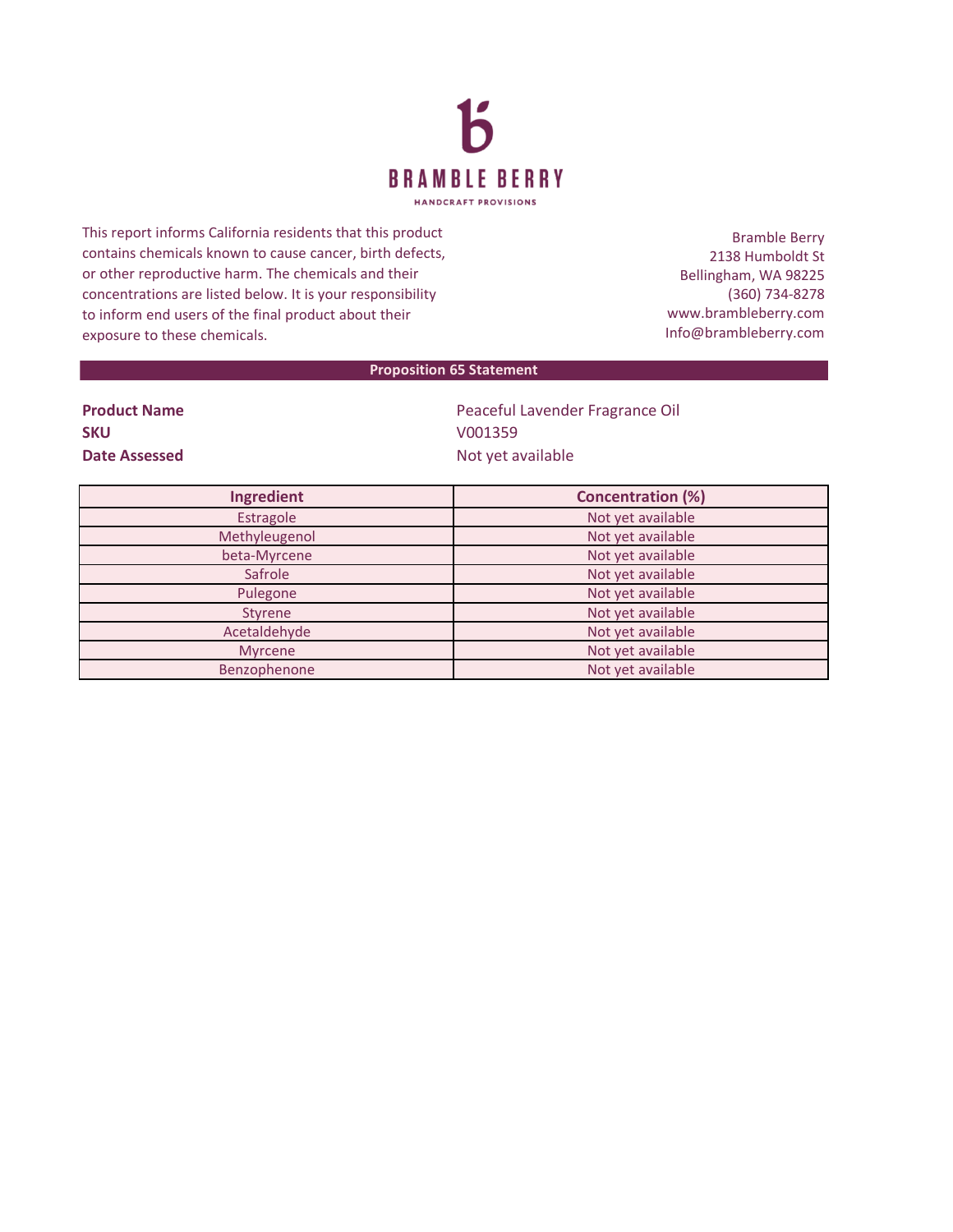

This report reflects the safe usage rates for this fragrance formula based on the International Fragrance Association (IFRA) 48th Amendment standards. IFRA reviews thousands of ingredients and issues guidelines for their usage, or bans the use of certain ingredients.

Bramble Berry 2138 Humboldt St Bellingham, WA 98225 (360) 734-8278 www.brambleberry.com Info@brambleberry.com

## **IFRA Statement - 48th Amendment**

| <b>Product Name</b>   | Peaceful Lavender Fragrance Oil |
|-----------------------|---------------------------------|
| <b>SKU</b>            | V001359                         |
| <b>Dated Assessed</b> | 3/5/2021                        |

| <b>Category</b> | Max. Usage (%) |
|-----------------|----------------|
|                 | N/A            |
|                 | 2.90           |
|                 | 1.08           |
| 4               | 12.63          |
|                 | 11.32          |
| 6               | N/A            |
|                 | 1.08           |
| 8               | 0.18           |
| q               | 5.00           |
| 10              | 31.59          |
| 11              | 0.18           |

The IFRA Standards regarding usage restrictions are based on safety assessments by the Panel of Experts on the Research Institute for Fragrance Materials (RIFM) 48th Amendment, and are enforced by the IFRA Scientific Committee. Evaluation of individual fragrance ingredients are made according to the safety standards contained in the relevant section of the IFRA Code of Practice. It is your responsibility to ensure the safety of the final product with more testing if needed.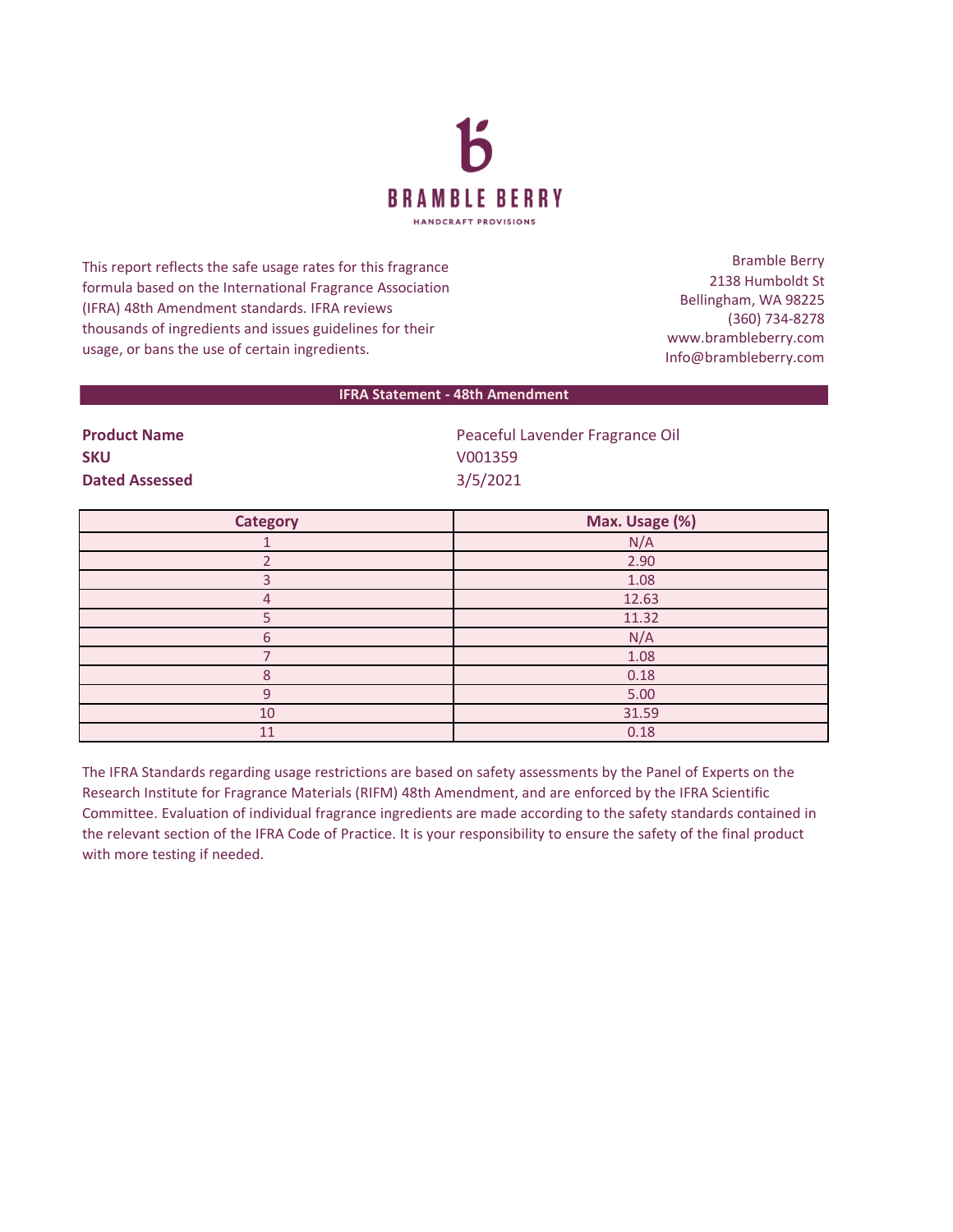

This report reflects the safe usage rates for this fragrance formula based on the International Fragrance Association (IFRA) 49th Amendment standards. IFRA reviews thousands of ingredients and issues guidelines for their usage, or bans the use of certain ingredients.

Bramble Berry 2138 Humboldt St Bellingham, WA 98225 (360) 734-8278 www.brambleberry.com Info@brambleberry.com

## **IFRA Statement - 49th Amendment**

**SKU** V001359 **Dated Assessed** 8/18/2021

**Product Name Product Name Peaceful Lavender Fragrance Oil** 

| <b>Category</b> | Max. Usage (%)    |
|-----------------|-------------------|
| 1               | Not yet available |
| $\overline{2}$  | Not yet available |
| 3               | Not yet available |
| $\overline{4}$  | Not yet available |
| 5a              | Not yet available |
| 5 <sub>b</sub>  | Not yet available |
| 5c              | Not yet available |
| 5d              | Not yet available |
| $\sqrt{6}$      | Not yet available |
| 7a              | Not yet available |
| 7b              | Not yet available |
| 8               | Not yet available |
| $\overline{9}$  | Not yet available |
| 10a             | Not yet available |
| 10 <sub>b</sub> | Not yet available |
| 11a             | Not yet available |
| 11 <sub>b</sub> | Not yet available |
| 12              | Not yet available |

The IFRA Standards regarding usage restrictions are based on safety assessments by the Panel of Experts on the Research Institute for Fragrance Materials (RIFM) 49th Amendment, and are enforced by the IFRA Scientific Committee. Evaluation of individual fragrance ingredients are made according to the safety standards contained in the relevant section of the IFRA Code of Practice. It is your responsibility to ensure the safety of the final product with more testing if needed.